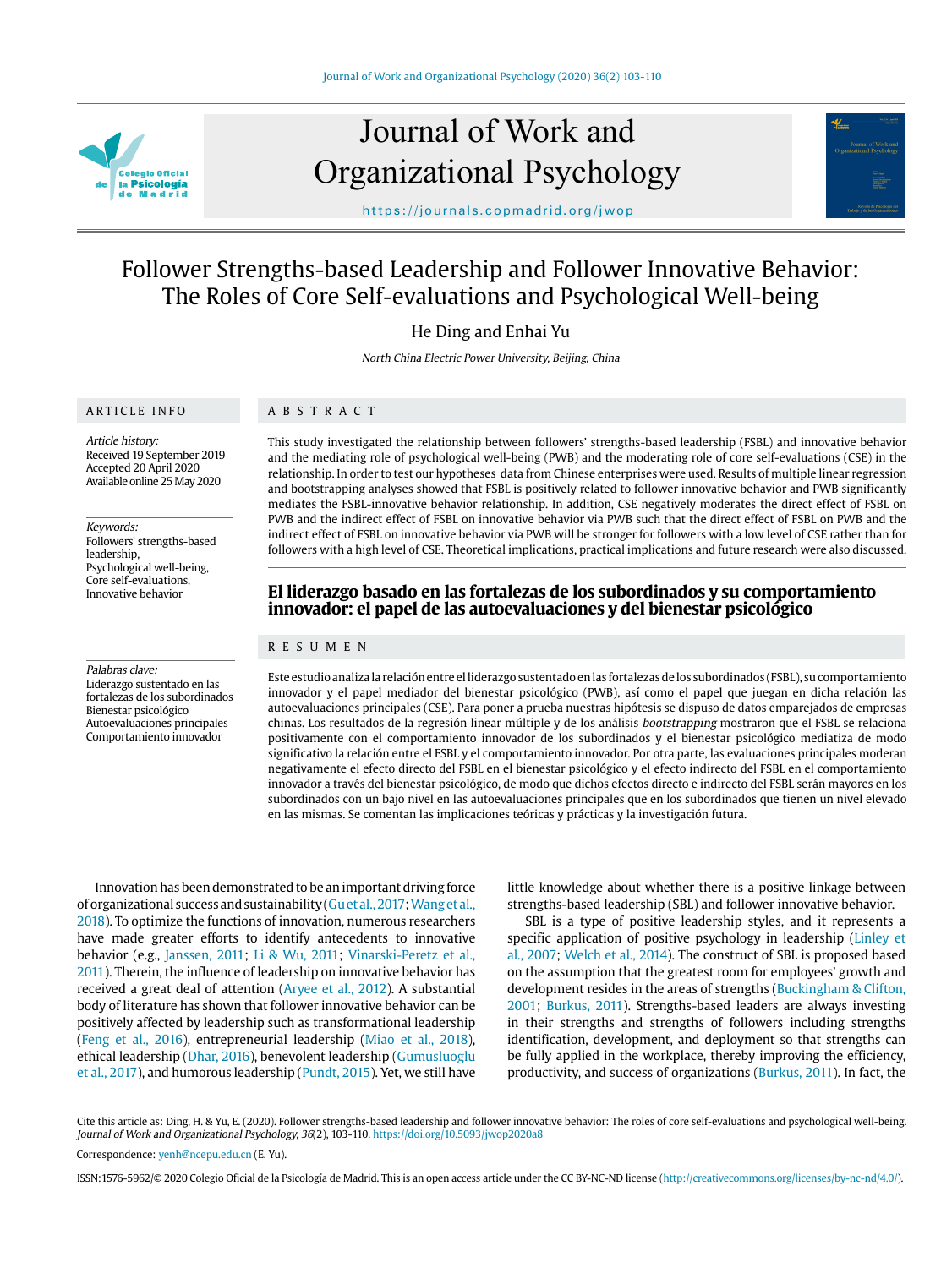primary target of SBL lies in achieving personal and organizational goals by leveraging their own strengths and facilitating followers' strengths use. It is important to note that strengths-based leaders do not ignore their own and followers' weaknesses, but rather focus on maximizing the functions of strengths and minimizing the negative effects of weaknesses (Clifton & Harter, 2003). Aguinis et al. (2012) suggested that leaders can manage employees' weaknesses by "redesigning jobs for employees who are deficient in certain talents or creating a support climate that make it easier for employees to work with partners who possess the talents that they lack". In short, SBL is a unique positive leadership style focusing on their own strengths and followers' strengths.

In the current study, we aim to investigate followers' strengthsbased leadership (FSBL). FSBL can be defined as a style of positive leadership that seeks to deliberately promote the identification, development, and deployment of strengths of a follower so as to cultivate follower's positive subjective experience, ultimately resulting in an improvement in organizational effectiveness. Prior research has shown that FSBL can unleash potential in followers, enhance goal achievement, and foster high performance (Lee, 2015). Given that it is reasonable to postulate that FSBL has a positive effect on followers' innovative behavior, the first purpose of this study is to empirically test the relationship between FSBL and innovative behavior.

In addition, we also investigate the mediating role of psychological well-being (PWB) and the moderating role of core self-evaluations (CSE) in the FSBL-follower innovative behavior relationship by establishing a moderated mediation model. Previous literature has concluded that strengths-based intervention can facilitate an individual's well-being (Proctor et al., 2011; Proyer et al., 2015) and subjective well-being can positively predict an individual's innovative behavior (Wang et al., 2017). Therefore, we posit that FSBL can enhance followers' PWB and, in turn, innovative behavior. The second purpose of this study is to examine speculation. More importantly, substitutes for leadership theory (Kerr & Jermier, 1978) described that individual characteristics like CSE may make leadership unnecessary and impossible. That implicitly means that CSE might attenuate the effects of FSBL. Hence, the third purpose of this study seeks to investigate the moderating effect of CSE on the relationship of FSBL, PWB, and innovative behavior.

The current study adds to the existing literature on FSBL and innovative behavior in three aspects. First, this study is the first to empirically investigate the effect of FSBL on innovative behavior, which provides a new perspective of understanding the driving force of innovative behavior. Second, we explicate the underlying process mechanism through which FSBL influences follower innovative behavior by examining the mediational effect of PWB on the relationship between FSBL and innovative behavior. Third, this study can help us to understand the boundary condition of the relationships between FSBL, PWB, and innovative behavior by exploring the moderating effect of CSE.

#### **Theoretical Background and Hypotheses Development**

#### **FSBL and Follower Innovative Behavior**

Innovative behavior has been defined as "the intentional creation, introduction, and application of new ideas within a work role, group, or organization, in order to benefit role performance, the group, or the organization" (Ramamoorthy et al., 2005, p.143). Innovative behavior includes three discontinuous processes: idea generation, idea promotion, and idea realization (Janssen, 2011). Employees can engage in any combination of these behaviors at any time (Scott & Bruce, 1994). Moreover, innovative behavior is not expected of the employees in their formal role as employees but purely discretionary behaviors (Ramamoorthy et al., 2005). Due to the importance of innovation for long-term survival of organizations and organizational effectiveness (Shalley, 1995; Woodman et al., 1993), many researchers in the field of organization and management have paid more attention to identifying the antecedents to innovative behavior and have achieved a number of valuable conclusions (Jason & Geetha, 2019; Yuan & Woodman, 2010). For example, leadership, employee problem-solving style, and work group relations have been found to have a significant impact on innovative behavior (Scott & Bruce, 1994); Prieto and Perez-Santana (2014) pointed out that ability-enhancing and opportunity-enhancing human resource practices can positively affect employees' innovative behavior directly and indirectly through their impact on management support and coworkers support; a recent study also confirmed the positive effect of organizational intellectual capital on frontline service employee innovative behavior (Chou et al., 2018).

However, we are still far from a good understanding about the relationship between leadership and innovative behavior (Pieterse et al., 2010). To further extend our understanding of the relationship between leadership and innovative behavior, in the current study we seek to examine the relationship between FSBL and follower innovative behavior. It is posited that FSBL exerts a positive effect on follower innovative behavior. First, leaders focusing on followers' strengths are experts in leveraging followers' strengths. When followers consciously or unconsciously play to their strengths at work, they are more likely to seek out more creative solutions to problems (Lee et al., 2016) and then exhibit more innovative behaviors. Besides, FSBL would encourage followers to recognize, develop, and use their strengths related to performing work tasks, which in turn contributes to the satisfaction of followers' need for competence (Gagné & Deci, 2005). Such satisfaction with competence will stimulate followers' intrinsic motivation to innovate at work, ultimately leading to increased innovative behavior. Second, FSBL can create a positive climate for mobilizing followers to invest more efforts and energy in their strengths. Van Woerkom and Meyers (2015) suggested that employees who perceive a high level of support for their strengths identification, development, and deployment from organizational policies and practices tend to perform higher innovativeness. In this sense, it is possible to expect FSBL to positively relate to follower innovative behavior. Based on the above arguments, we hypothesize:

H1: FSBL is positively related to innovative behavior.

## **The Mediating role of PWB**

PWB refers to employees' global judgement of the overall effectiveness of their psychological functioning, including the relative presence of positive emotions and the relative absence of negative emotions (Wright & Cropanzano, 2004). From the theoretical perspective, the concept of PWB is different from happiness (Wright & Cropanzano, 2000) because it contains intrapersonal features associated with adaptation and self-actualization (Jena et al., 2018). Generally, PWB and happiness can also be believed to be identical (Wright & Cropanzano, 2004). In existing literature, lots of antecedents to PWB have been identified (e.g., Daniels, 1994; Karremans et al., 2003). It is worth noting that research on the influence of leadership on PWB is still a key research direction emphasized by organizational researchers (Kelloway et al., 2012). Extant studies on the leadership-PWB relationship have achieved some valuable conclusions. For instance, transformational leadership (Nielsen et al., 2008), empowering leadership (Park et al., 2017), and benevolent leadership (Erkutlu & Chafra, 2016) have been proved to have positive impact on employees' PWB. Yet, no previous research is found to explore the relationship between FSBL and PWB. In the current study, we anticipate that FSBL is positively related to PWB.

PWB has been found to be significantly impacted by numerous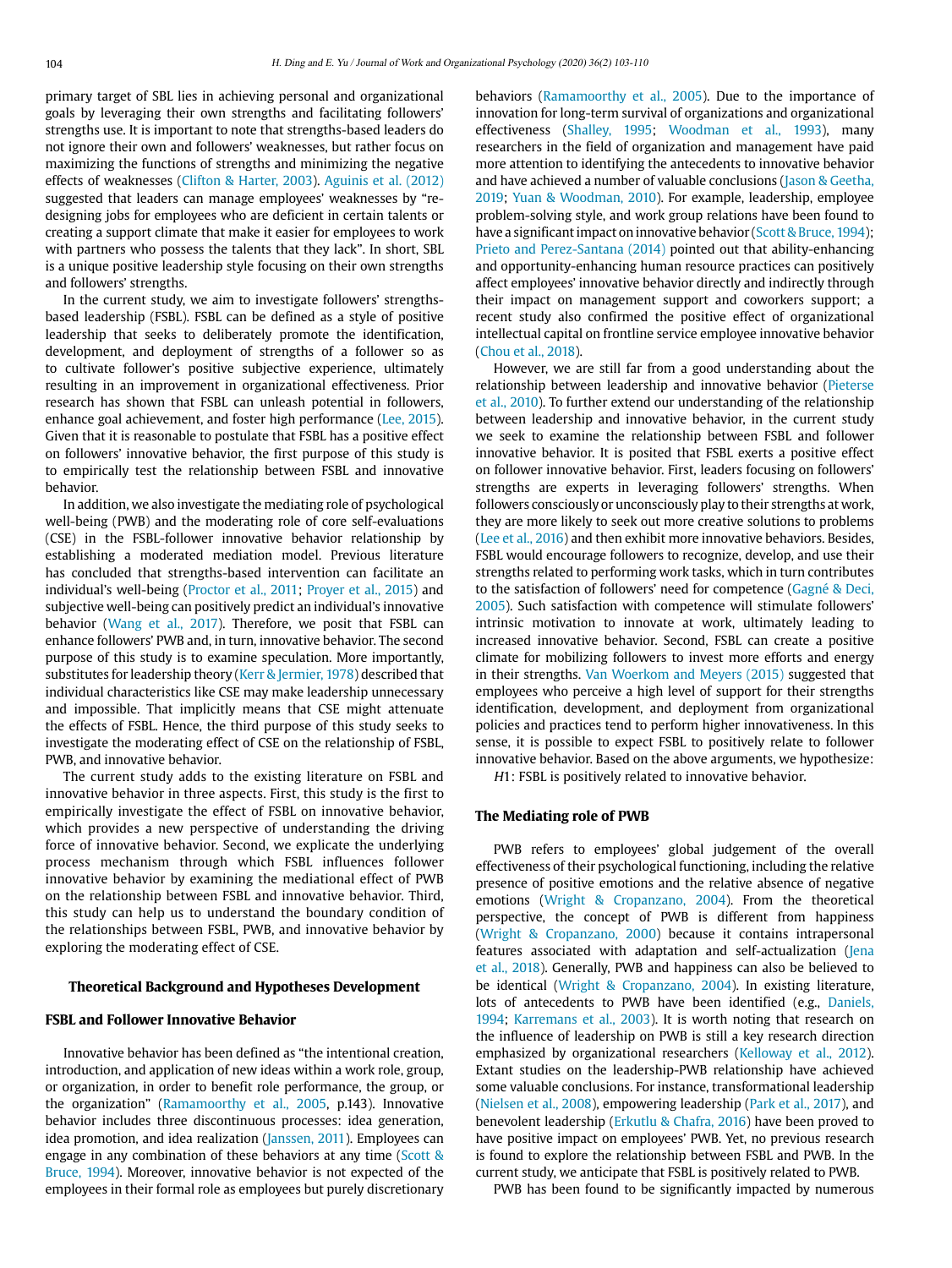environmental events (Wright & Cropanzano, 2004). FSBL as an important environmental event might have a positive effect on PWB. More specifically, when leaders provide followers with the opportunity to let them know what they are good at, followers will experience enhanced PWB as strengths knowledge can beneficially influence PWB (Govindji & Linley, 2007). In a similar vein, if leaders are adept at deploying followers' strengths at work, followers will feel more authentic self in the process of using their strengths (Bakker & van Woerkom, 2018), which in turn leads to increased PWB (Govindji & Linley, 2007). In addition, when leaders provide followers with more autonomy, followers' intrinsic motivation to use strengths can be spurred and, in turn, followers will exhibit more strengths use behaviors (Kong & Ho, 2016). These behaviors, ultimately, bring about higher levels of PWB like positive affect (Wood et al., 2011). Based on the above claims, thus, it is reasonable for us to believe that FSBL can exert a positive influence on PWB.

In addition to research on antecedents to PWB, the effects of PWB have already received much attention among organizational researchers. A substantial body of empirical research has shown that PWB can enhance job performance (Daniels & Harris, 2000; Wright & Cropanzano, 2004). Considering that employee innovative behavior can be regarded as one of crucial extra-role performance (van Woerkom & Meyers, 2015), it is possible to assume PWB to positively affect innovative behavior. According to broaden-and-build theory of positive emotions, "a number of positive emotions, including the experience of PWB, all share the capacity to 'broaden' an individual's momentary thought-action repertories through expanding the selection of potential thoughts and actions that come to mind" (Wright & Cropanzano, 2004, p. 343). More specifically, employees high in PWB have a stronger desire to explore and encounter new information and tend to think outside the box and be creative. In addition, Joo et al. (2016) also pointed out that happy employees (or employees higher in PWB) are known to be more creative and possess high level of extra-role performance like innovative behavior. As demonstrated earlier, environmental event resulting from FSBL might positively affect employees' experience of PWB. Taken together, FSBL might have an indirect effect on innovative behavior through the mediating effect of PWB. Thus, the following hypothesis is obtained:

H2: PWB mediates the relationship between FSBL and employee innovative behavior.

## **The Moderating role of CSE**

CSE is a higher-order construct consisting of "self-esteem (worthy of respect and regard), generalized self-efficacy (belief in one's capability of solving problems), locus of control (responsible for what happens to oneself), and emotional stability or low neuroticism (optimistic and free from doubts and worries)" (Aryee et al., 2017). Compared with the four-dimensional construct, CSE as a single overall construct has been shown to have a stronger predictive value for individual outcomes (Judge et al., 2002). Existing empirical studies have confirmed the significant relationship between CSE and employee outcomes such as voice behavior (Aryee et al., 2017), supervisor ratings of performance (Kacmar et al., 2009), career decision self-efficacy (Jiang, 2015), objective and subjective career success (Stumpp et al., 2010), and job and life satisfaction (Judge et al., 2005). More importantly, CSE has been demonstrated to relate to self-determination (Bono & Colbert, 2005).

Situational and contingency models of leadership illustrated that a variety of follower, task, and organizational characteristics can moderate the influence of leadership on outcomes related to work (Nübold et al., 2013). As described in the substitutes for leadership theory (Kerr & Jermier, 1978), leadership under certain conditions might have few or no benefits as many alternative factors can substitute leadership in predicting outcomes (Howell, 1997). CSE as a positive personality trait might be an important substitute factor for leadership. The reasons for the notion might lie in two aspects. In the first place, followers scoring high on CSE may not need support from leaders (e.g., transformational leadership) for exhibiting positive outcomes as CSE itself is positively associated with valuable outcomes like creativity (Chiang et al., 2014), organizational commitment (Joo et al., 2012), and job performance (Kacmar et al., 2009). In the second place, higher levels of CSE can stimulate an employee's motivation and make leadership unnecessary in resulting in positive outcomes (Nübold et al., 2013).

Following the above logic, we anticipate that CSE can substitute FSBL in predicting PWB. On the one hand, followers high in CSE are more likely to be proactive, tend to view their work as important, autonomous, and interesting work (Joo et al., 2011), and are more willing to pursue aims consistent with intrinsic motivation (Judge et al., 2002). That is, followers scoring high on CSE are less likely to depend on leaders in obtaining a high level of PWB. On the other hand, for followers with low levels of CSE, they do not have the competencies to identify, develop, and leverage their strengths and, hence, their motivation and efforts to focus on strengths are low (Judge et al., 1998). In this case, followers show a stronger need for FSBL (Nübold et al., 2013). Specifically, followers low in CSE are more likely to experience higher levels of PWB resulting from FSBL. Therefore, based on the above arguments, we postulate:

H3: CSE negatively moderates the relationship between FSBL and PWB, such that the relationship is more positive for employees with low level of CSE than for employees with high level of CSE.

The previous predictions represent an integrated framework in which PWB mediates the relationship between FSBL and innovative behavior and the effect of FSBL on PWB depends on CSE. Based on this, we further assume that CSE also moderates the strength of the mediated relationship between FSBL and innovative behavior through PWB, that is, a moderated mediation effect. As such, we posit:

H4: CSE negatively moderates the indirect effect of FSBL on employee innovative behavior through PWB in such a way that the indirect effect is more positive when CSE is low than high (Figure 1).



**Figure 1.** The Proposed Model.

Note. FSBL = followers' strengths-based leadership; PWB = psychological well-being; CSE = core self-evaluations.

#### **Method**

#### **Participants and Data Collection**

This study is part of a large project investigating antecedents to SBL and its consequences. All participants were Chinese employees working in various Chinese enterprises, such as healthcare, financial organizations, educational and training institutions. Convenience sampling method and self-administrated online questionnaire were utilized to gather data. Data collection was implemented at two points in time, spaced by a two-month interval. Experienced graduate students performed the data collection process according to the standardized process of data collection. The present study received approval from participants before collecting data. We promised that all information filled in questionnaires would be kept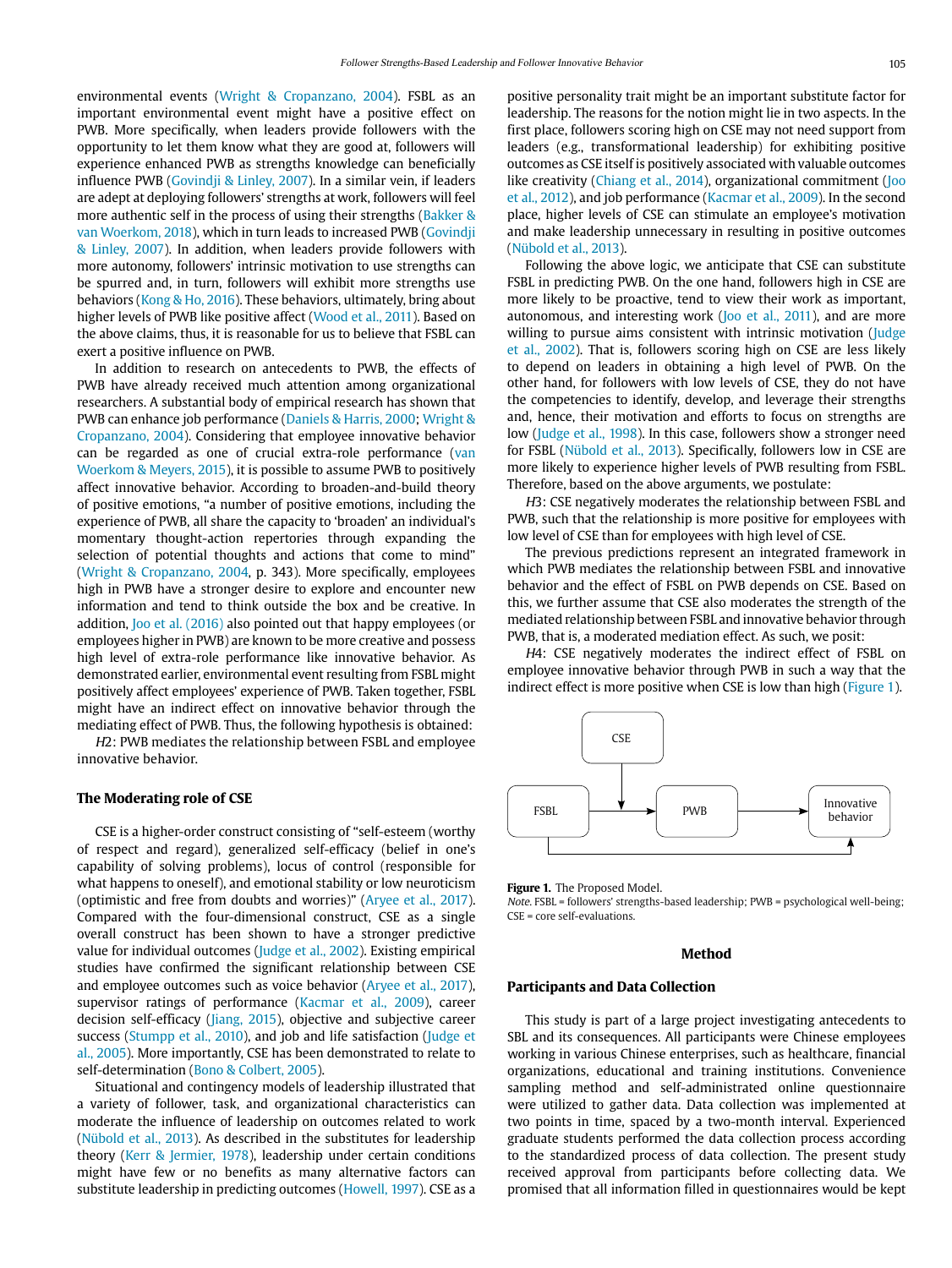confidential strictly, and participants had the right to terminate the investigation at any time. Participants completed a questionnaire regarding demographical variables, FSBL, and CSE scales at the first phase. We distributed 440 questionnaires in this phase; 399 questionnaires were received, showing 90.68 percent response rate. After two months, the 399 participants were instructed to complete FSBL, PWB, and innovative behaviour scales. This phase obtained 314 questionnaires, indicating 78.70 percent response rate. Finally, a total of 314 valid paired data were applied to examine our hypotheses. Of the 314 participants, 46.5 percent were male, the average age was 35.17 ( $SD = 7.86$ ), 36.9 percent were from healthcare industry, 76.8 percent had worked in the present organization for more than 5 years. With respect to the level of education, 6.7 percent had Doctor's degree, 28.3 percent had Master's degree, 45.5 percent had Bachelor's degree, and 19.5 percent had lower levels of education.

All procedures performed in studies involving human participants were in accordance with the ethical standards of the institutional and/or national research committee and with the 1964 Helsinki declaration and its later amendments or comparable ethical standards.

Informed consent was obtained from all individual participants included in the study.

#### **Measures**

All items of key variables were rated on a 5-point Likert scale (1  $=$  strongly disagree,  $2 =$  disagree,  $3 =$  neutral,  $4 =$  agree,  $5 =$  strongly agree). Prior to using all English-based measures for Chinese participants, scales of PWB, CSE, and innovative behavior underwent a translation-back translation procedure to ensure item equivalence (Brislin, 1970).

**FSBL.** To the best of our knowledge, no prior scale can be used to measure follower strengths-based leadership. Based on the definition of FSBL and referred to strengths-based psychological climate (van Woerkom & Meyers, 2015), strengths use, and perceived organizational support for strengths use scales (van Woerkom et al., 2016), we formed five items to assess followers' perceptions of FSBL. The five items were initially developed in Chinese, translated into English by a professional translator, and then translated back into Chinese by two associate professors in the field of managerial psychology. Items included: "My leader provides me with the opportunity to let me know what I am good at", "My leader encourages me to further develop my potential", "My leader is good at using my strengths", "My leader gives me more autonomy to use my strengths at work", and "My leader discusses with me how I can improve my strengths". Results of exploratory factor analysis showed that the five items explained 69.91 percent of variance in FSBL construct and loadings of five items ranged from .79 to .89. The composite reliability (CR) value was .91 and the average variance extracted (AVE) was .57. Cronbach's  $\alpha$  for this scale in the current study was .89. In order to test the stability of the FSBL scale, we also measured the FSBL construct at the second phase. The correlation between FSBL (T1) and FSBL (T2) was .69,  $p < .01$ . In sum, the five-item scale of FSBL reported appropriate reliability and validity.

**PWB.** We evaluated psychological well-being using 6-item scale developed by Zheng et al. (2015). Sample items included "I feel I have grown as a person" and "I generally feel good about myself, and I'm confident". Cronbach's  $\alpha$  for this scale in the current study was .86, CR was .90, and AVE was .59, suggesting appropriate reliability and validity.

**CSE**. Core self-evaluations were assessed with a 12-item scale developed by Judge et al. (2003). Example items included "On the whole, I am satisfied with myself" and "When I try, I generally succeed". Cronbach's  $\alpha$  for this scale in the current study was .77, CR was .93, and AVE was .53, suggesting appropriate reliability and validity.

**Innovative behavior.** Innovative behavior was evaluated with the six-item scale developed by Scott and Bruce (1994). Example items included "At work, I always promote and champion ideas to others" and "I always investigate and secure the funds needed to implement new ideas". The Cronbach's  $α$  of the scale in the current study was .92, CR was .94, and AVE was .72, suggesting appropriate reliability and validity.

**Control variables.** In the work exploring the role of justice and support within organizations in promoting innovative behavior at work (Young, 2012), gender, education, and organizational tenure were regarded as control variables. As such, we also controlled for the three variables to rule out their possible influences on results of this study. Gender was coded as follows: 1 = male, 2 = female. Education was coded as follows: higher vocational and below = 1, college graduation = 2, Bachelor' degree = 3, Master' degree = 4, Doctor's degree = 5. Organizational tenure was coded as follows: 1  $=$  less than 1 year,  $2 = 1-3$  years,  $3 = 3-5$  years,  $4 = 5-7$  years,  $5 = 7-10$ years,  $6 = 10-20$  years, and  $7 = 20$  years and above.

#### **Results**

## **Descriptive Statistics**

Means, standard deviations, and correlations for research variables are reported in Table 1. The results indicated that FSBL is significantly and positively related to PWB ( $r = .26$ ,  $p < .01$ ), CSE ( $r = .26$ ,  $p < .01$ ) and innovative behavior ( $r = .40$ ,  $p < .01$ ), PWB is positively related to CSE ( $r = .45$ ,  $p < .01$ ), and innovative behavior ( $r = .38$ ,  $p < .01$ ). Moreover, results also demonstrated that CSE is positively related to innovative behavior ( $r = .36$ ,  $p < .01$ ).

**Table 1.** Means, Standard Deviations, and Correlations

| Variable     | Μ    | SD   |         | 2       | 3             | 4    | 5    | 6   |
|--------------|------|------|---------|---------|---------------|------|------|-----|
| 1. Gender    | 1.54 | 0.50 |         |         |               |      |      |     |
| 2. Education | 3.18 | 0.91 | $-35"$  |         |               |      |      |     |
| 3. Tenure    | 4.87 | 1.76 | .06     | $-.23"$ |               |      |      |     |
| 4. FSBL      | 3.63 | 0.89 | .00     | $-.09$  | .10           |      |      |     |
| 5. PWB       | 3.80 | 0.63 | .00     | .07     | .18"          | .26" |      |     |
| 6. CSE       | 3.49 | 0.51 | $-.07$  | .10     | $.14^{\circ}$ | .26" | .45" |     |
| 7. IB        | 3.78 | 0.69 | $-.13"$ | .03     | .08           | .40" | .38* | 36" |

Note. FSBL = followers' strengths-based leadership; PWB = psychological well-being; CSE = core self-evaluations; IB = innovative behavior.  $*p < .05, **p < .01.$ 

#### **Discriminant Validity**

Confirmatory factor analysis (CFA) was conducted in AMOS 23.0 to check the measurement model fit. To control for inflated measurement errors resulting from multiple items for the latent variable and enhance the reliability and normality of the resulting measure (Nasser-Abu Alhija & Wisenbaker, 2006; Shi et al., 2015), two item parcels for CSE were created with the factorial algorithm (Rogers & Schmitt, 2004). All other scale items were regarded as indicators for theoretical constructs. In addition, six indices including  $\chi^2/df$ , the root mean square error of approximation (RMSEA), comparative fit index (CFI), Tucker-Lewis index (TLI), incremental fit index (IFI), and root of the mean square residual (RMR) were selected to assess the overall model fit.

The baseline model was a four-factor model including FSBL, PWB, CSE, and innovative behavior. To test the distinctiveness of the proposed model, we compared the baseline model with three alternative models. The analytical results were shown in Table 2. As indicated in Table 2, the proposed model had a good fit to the data:  $\chi^2$  = 286.79, df = 146,  $\chi^2$ /df = 1.96, p < .001, RMSEA = .06, CFI = .96, TLI = .95, IFI = .96, RMR = .04. Besides, there was a significant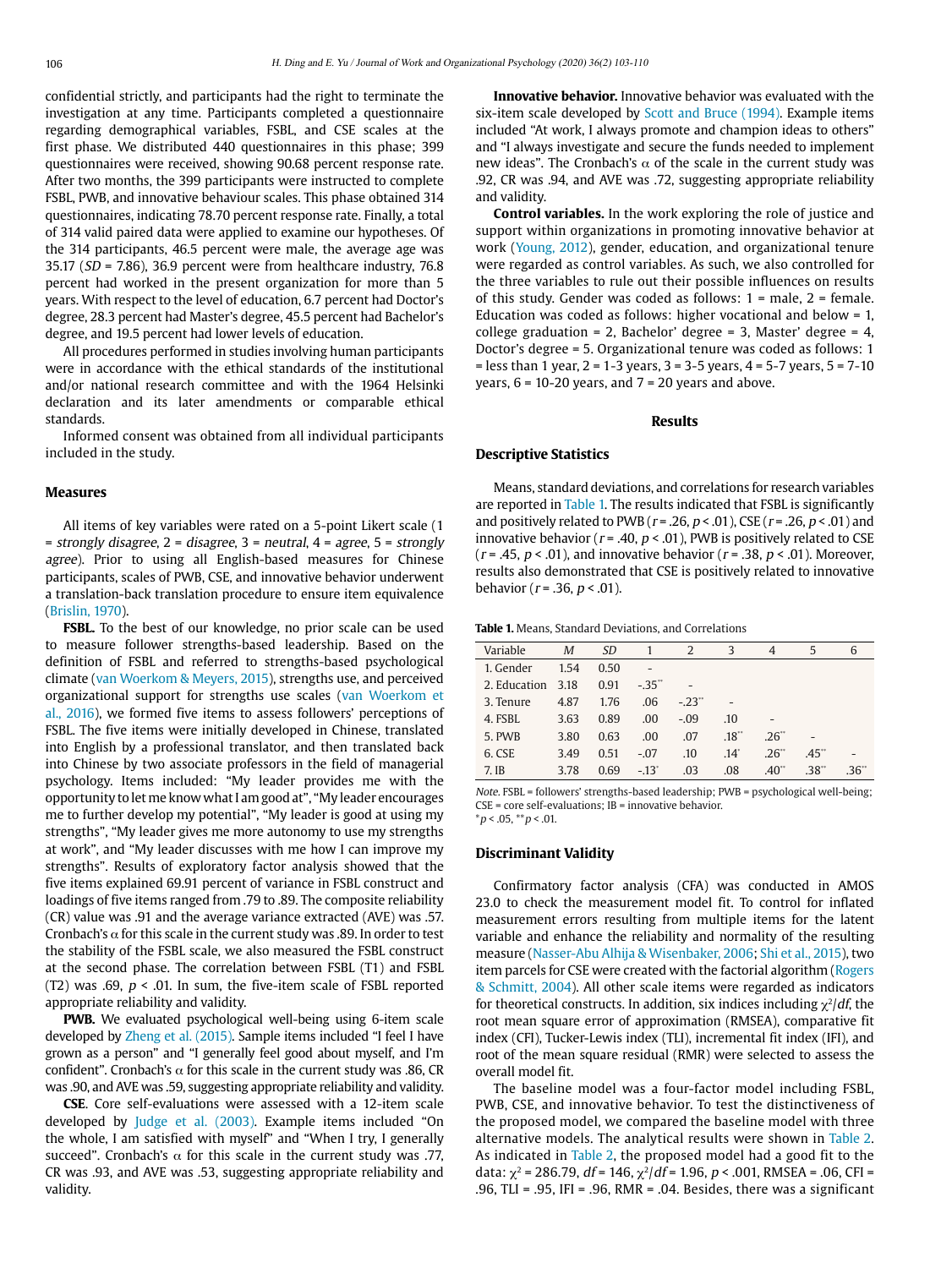| Models                             | $\sim$  | df  | $\gamma^2$ df | <b>RMSEA</b> | CFI | <b>TLI</b> | <b>IFI</b> | <b>RMR</b> | $\Delta \chi^2(\Delta df)$ |
|------------------------------------|---------|-----|---------------|--------------|-----|------------|------------|------------|----------------------------|
| Four-factor model (baseline model) | 286.79  | 146 | 1.96          | .06          | .96 | .95        | .96        | .04        | $\overline{\phantom{a}}$   |
| Three-factor model <sup>1</sup>    | 402.99  | 149 | 2.71          | .07          | .92 | .91        | .92        | .05        | $116.20$ (3)               |
| Two-factor model <sup>2</sup>      | 1042.38 | 151 | 6.90          | .14          | .73 | .69        |            | .10        | 755.59'''(5)               |
| One factor model <sup>3</sup>      | 532.67  | 152 | 10.08         | .            | .57 | .52        | .58        | .13        | 1245.88'''(6)              |

**Table 2.** Results of CFAs: Comparison of Measurement Models

Note. 1FSBL and CSE merged; 2FSBL, CSE and PWB merged; 3all merged in one factor.

difference in  $x^2$  of baseline model and three alternative models. which demonstrated that respondents could differentiate the four constructs very well. More importantly, all items of the key constructs showed good and significant factor loadings, which signified that each variable had a good convergent validity. In sum, the main constructs of the present study, respectively, had a good validity.

## **Common Method Variance**

Since the present study adopted a cross-sectional research design and self-report questionnaire survey, there might be concern about the common method variance in the present study. In order to test the degree of common method variance, "controlling for the effects of a single unmeasured latent method factor" method was deployed (Podsakoff et al., 2003). In line with prior studies (e.g., Ng et al., 2014; Xu & Lv, 2018), we created a new measurement model including a common method factor and four focal variables, and all items of the key constructs were loaded on the method factor. The results demonstrated that the new measurement model showed a good fit to the data ( $\chi^2$  = 257.46, df  $= 145$ ,  $\chi^2/df = 1.78$ ,  $p < .001$ , RMSEA = .05, CFI = .97, TLI = .96, IFI = .97, RMR = .04). However, variance interpretation of method factor was 19.98 percent, less than 25 percent (Williams et al., 1989). As such, the common method variance would not affect the accuracy of our results.

#### **Main and Mediation Effect**

Multiple regression analyses, together with bootstrapping analyses with 95% bias-corrected confidence interval based on 1,000 bootstrap samples, were conducted to test the direct and indirect effect (i.e., H1 and H2). H1 assumed that FSBL is positively related to follower innovative behavior. As indicated in Table 3, the regression coefficient was significant (β = .31,  $p$  < .01, Model 5), providing support for H1. Moreover, H2 postulated that PWB mediates the relationship between FSBL and innovative behavior. Model 7 in Table 3 revealed the associations of FSBL and PWB with innovative

behavior are significant (FSBL,  $\beta$  = .25, p < .01; PWB,  $\beta$  = .33, p < .01), offering support for H2.

## **Moderation Effect**

Moderated regression analysis was performed to examine the moderating effects (i.e., H3). We created the interaction term of standardized FSBL and CSE. H3 posited that CSE moderates the relationship between FSBL and PWB. The results of Model 3 in Table 3 demonstrated that the two-way interaction term (i.e., FSBL  $\times$  CSE) is significant (β = -.07,  $p < .05$ ). In addition, to further interpret the moderation result, simple slopes for the relationship between FSBL and PWB at high (Mean  $+$  SD) and low (Mean  $-$  SD) level of CSE were depicted in Figure 2. The results illustrated that FSBL has a more positive influence on PWB when followers have lower levels of CSE (effect = .17, <sup>t</sup> = 4.04, *p* < .001) rather than higher levels of CSE (β = .03, *t* = .71, *p* > .05). Hence, H3 received support.



**Figure 2.** Interaction Plot of FSBL and CSE on PWB. Note. FSBL = followers' strengths-based leadership; PWB = psychological well-being; CSE = core self-evaluations.

| <b>Table 3.</b> Multiple Regression Analysis Results |  |
|------------------------------------------------------|--|
|------------------------------------------------------|--|

| Variables             | <b>PWB</b>               |                    |                    | Innovative behavior      |             |                |             |  |
|-----------------------|--------------------------|--------------------|--------------------|--------------------------|-------------|----------------|-------------|--|
|                       | Model 1                  | Model 2            | Model 3            | Model 4                  | Model 5     | Model 6        | Model 7     |  |
| Gender                | .04                      | .05                | .09                | $-.18$ <sup>*</sup>      | $-.16"$     | $-.20^{\circ}$ | $-.18"$     |  |
| Education             | $.09^{\circ}$            | $.11$ <sup>*</sup> | $.08^{\circ}$      | .01                      | .03         | $-.03$         | .00.        |  |
| Organizational tenure | .08"                     | .07"               | $.05^{\circ}$      | .04                      | .04         | .01            | .00.        |  |
| <b>FSBL</b>           |                          | .18                | $.11$ <sup>*</sup> |                          | .31"        |                | $.25$ **    |  |
| <b>PWB</b>            |                          |                    |                    |                          |             | .42"           | .33"        |  |
| <b>CSE</b>            |                          |                    | .47"               |                          |             |                |             |  |
| $FSBL \times CSE$     |                          |                    | $-.07"$            |                          |             |                |             |  |
| $R^2$                 | .05                      | .11                | .26                | .03                      | .18         | .17            | .26         |  |
| Adjusted $R^2$        | .04                      | .10                | .25                | .02                      | .17         | .16            | .25         |  |
| $\Delta R^2$          | $\overline{\phantom{a}}$ | .06                | .15                | $\overline{\phantom{0}}$ | .15         | .14            | .08         |  |
| F                     | $5.27$ "                 | $9.95$ ***         | 17.90              | $2.65^{\circ}$           | $17.25$ *** | 15.36***       | $21.81$ *** |  |

Note. FSBL = followers' strengths-based leadership; PWB = psychological well-being; CSE = core self-evaluations. Unstandardized coefficients are reported here.  $*p < .05, **p < .01, **p < .001.$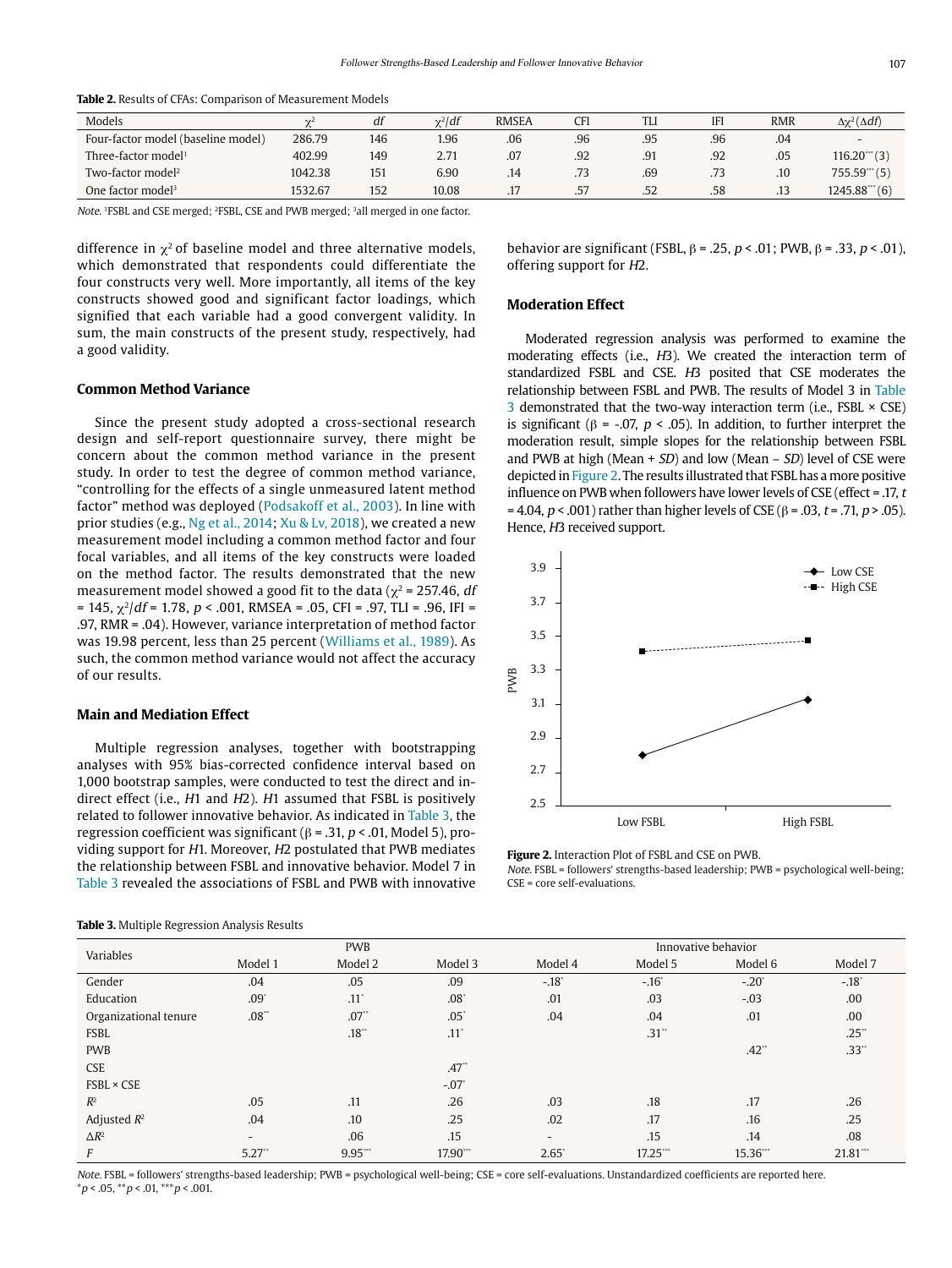| <b>Table 4.</b> Results of Moderated Mediation Analysis |  |
|---------------------------------------------------------|--|
|---------------------------------------------------------|--|

| Conditional indirect effects of FSBL on employee innovative behavior at values of the moderator |        |                |                  |                  |  |  |  |  |
|-------------------------------------------------------------------------------------------------|--------|----------------|------------------|------------------|--|--|--|--|
| <b>CSE</b>                                                                                      | Effect | <b>Boot SE</b> | <b>Boot LLCI</b> | <b>Boot ULCI</b> |  |  |  |  |
| $M - 1SD$                                                                                       | .06    | .03            | .02              | .13              |  |  |  |  |
| M                                                                                               | .04    | .02            | .01              | .09              |  |  |  |  |
| $M+1SD$                                                                                         | .01    | .02            | $-.02$           | .06              |  |  |  |  |
| Index of moderated mediation                                                                    | Index  | Boot SE        | <b>Boot LLCI</b> | <b>Boot ULCI</b> |  |  |  |  |
| Psychological well-being                                                                        | $-.05$ | .03            | $-.12$           | $.00(-.005)$     |  |  |  |  |

Note. FSBL = followers' strengths-based leadership; CSE = core self-evaluations.

Bootstrap sample size = 5,000. LL = lower limit; CI, confidence interval; UL = upper limit. Unstandardized regression coefficients are reported.

## **Moderated Mediation Effect**

In the present study, PROCESS macro developed by Hayes (2013) was deployed to examine the moderated mediation effect (H4), and we also calculated the 95% bias-corrected confidence intervals with 5,000 bootstrap samples. H4 proposed that CSE moderated the mediational effect of PWB on the relationship between FSBL and follower innovative behavior. As demonstrated in Table 4, PWB had a stronger mediational effect on the association of FSBL with innovative behavior for followers low in CSE (effect = .06,  $SE$  = .03, 95% CI [.02, .13]) rather than for followers high in CSE (effect = .01, SE  $= .02, 95\%$  CI  $[-.02, .06]$ ), and the index of moderated mediation was significant (index =  $-0.05$ , 95% CI [ $-0.12$ ,  $-0.005$ ]), which was supportive  $of HA$ 

#### **Discussion**

SBL has been widely applied in leadership development in the past several years (Linley et al., 2007; Seita, 2004). However, no prior literature was found to empirically investigate the effects of SBL. The current study is to narrow this gap by examining the relationship between FSBL and follower innovative behavior as well as the mediating role of PWB and the moderating role of CSE in the FSBL-innovative behavior relationship with a sample of 314 Chinese employees. Findings of this study showed that FSBL has a positive association with follower innovative behavior and PWB plays an important mediational role in the relationship between FSBL and innovative behavior. In addition, we also found that CSE significantly and negatively moderates the direct effect of FSBL on PWB and the indirect effect of FSBL on innovative behavior via PWB. Our study has several theoretical and practical implications which are discussed below.

#### **Theoretical Implications**

The current study suggests several theoretical implications for FSBL and innovative behavior literature. First, our study is the first to empirically examine the effect of FSBL on innovative behavior. Although SBL has been widely applied in leadership development and achieved numerous benefits (Lee, 2015; Welch et al., 2014), there remains a paucity of empirical research on the effect of SBL on innovative behavior. The current study empirically examined the impact of FSBL on follower innovative behavior and the results showed that FSBL plays a crucial role in enhancing follower innovative behavior indeed, which provides a new perspective for understanding the antecedents to innovative behavior and expands our knowledge on consequences of FSBL.

Second, by testing the mediating role of PWB in the linkage between FSBL and innovative behavior, this study contributes to better understanding the underlying mechanism through which FSBL affects innovative behavior. Our findings indicated that leaders can facilitate followers' perceptions of PWB by exhibiting more FSBL

behaviors, which in turn leads to increased follower innovative behavior. The results can be explained by the broaden-and-build theory of positive emotions (Wright & Cropanzano, 2004). That is, enhanced PWB including positive affect (McCullough et al., 2000) induced by FSBL can broaden followers' momentary thought-action repertoires promoting discovery of novel and creative actions, which in turn build followers' personal resources needed to innovate (Fredrickson, 2004). In a word, examining PWB as a mediator between FSBL and innovative behavior contributes to a better understanding of how and why FSBL can facilitate follower innovative behavior.

Third, the current study identified CSE as a crucial contingent factor which moderates the direct impact of FSBL on PWB and indirect impact of FSBL on innovative behavior via PWB. According to the substitutes for leadership theory (Kerr & Jermier, 1978), leadership under certain conditions might have few or no benefits as many alternative factors can substitute for the effects of leadership (Howell, 1997). The current study provides effective evidence for the argument by revealing the negative moderating effect of CSE on the relationships between FSBL, PWB, and innovative behavior in such a way that positive effects of FSBL will be stronger when CSE is low rather than high. In conclusion, our study suggested that the level of followers' CSE should be taken into consideration to better understand the effects of FSBL.

## **Practical Implications**

The current study also has some important managerial implications. First, findings of this study demonstrated FSBL to relate to follower innovative behavior. That is, FSBL acts as an important role in enhancing follower innovative behavior. We propose that organizations should recruit and promote employees with characteristics of FSBL. Moreover, organizations can also help the present leaders to learn more knowledge on strengths identification, development, and deployment by training and education to cultivate strengths management skills of the present leaders. Second, in the current article, we found that followers' PWB can significantly mediate the effect of FSBL on innovative behavior. Further, increasing followers' PWB is an important way of enhancing their innovative behavior. Given that, we recommend that organizations can arrange training about how to improve the quality of sleep to help employees being optimal sleepers as past research has found that optimal sleepers have higher levels of PWB (Hamilton et al., 2007). Moreover, organizations can also promote employees' PWB by alleviating their experience of job strain (Van der Doef & Maes, 1999). Third, our study results illustrated that CSE can lessen the positive effects of FSBL. Therefore, organizations should exhibit more FSBL behaviors for followers with low level of CSE rather than for followers with high level of CSE.

## **Limitations and Directions for Future Research**

The current study is not without its limitations. First, we assessed the FSBL using single dimension scale with five items. Although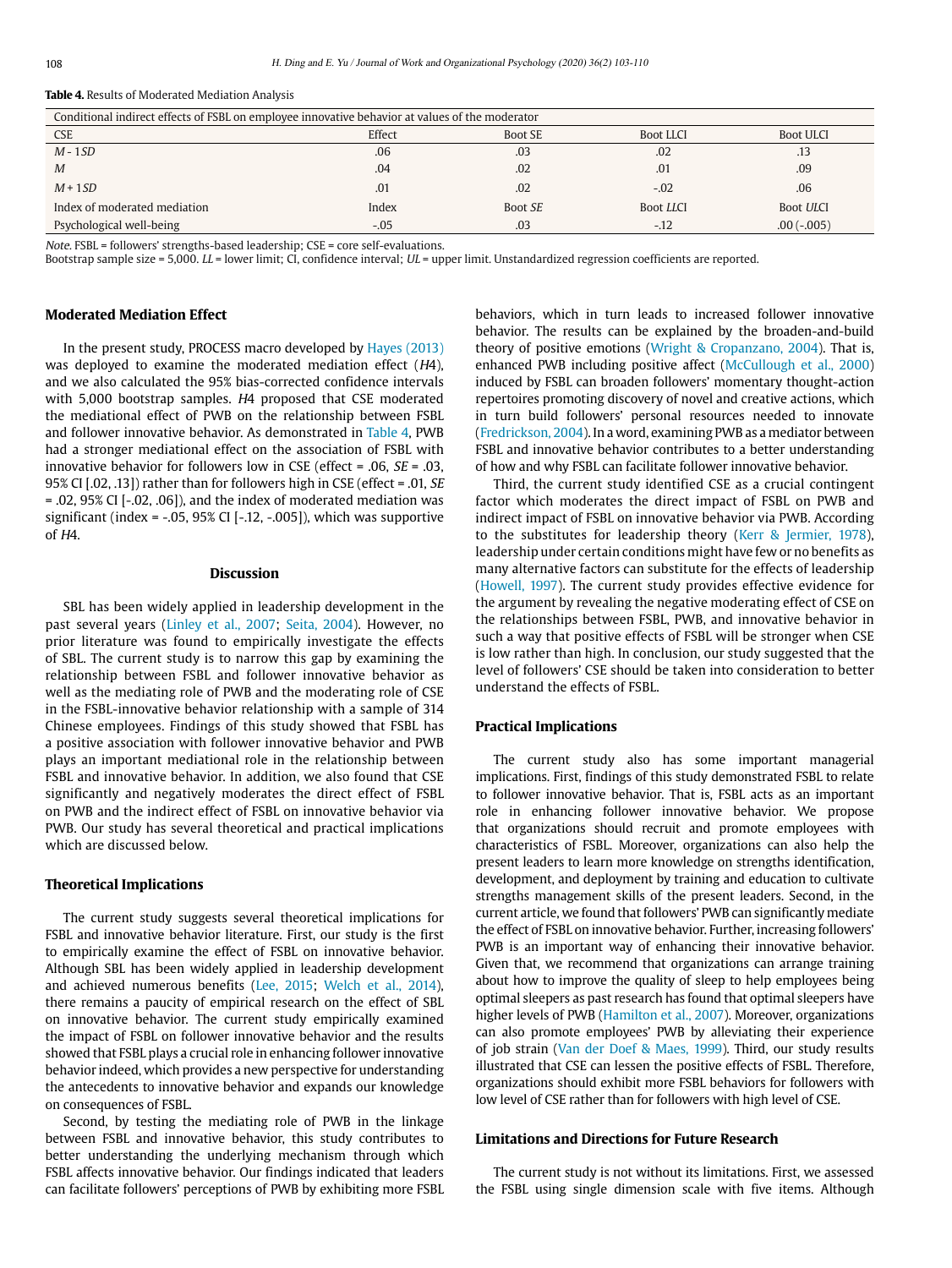these items were proposed according to an existing scale related to strengths including perceived organizational support for strengths use, strengths-based psychological climate, and strengths use, and we also confirmed that the FSBL scale shows a good reliability and validity, the grounded theory should be adopted to develop a more comprehensive FSBL scale to accurately measure followers' perception of FSBL behaviors in the future. Second, data used in this study were collected from a single source. Although the common method variance test indicated that there is no serious common method variance issue in the current study, future research should also try to apply experimental methods or collect data from multi-source to replicate the results of our study. Third, the current study considered PWB as a mediator in the relationship of FSBL and follower innovative behavior. In the workplace, maybe work-related well-being is a more valuable mediator in the FSBL-innovative behavior relationship. Therefore, future research should attempt to examine the mediational effect of work-related well-being on the relationship between FSBL and follower innovative behavior.

## **Conflict of Interest**

The authors of this article declare no conflict of interest.

#### **Acknowledgements**

The authors are grateful to the employees who participated in this study.

#### **References**

- Aguinis, H., Gottfredson, R. K., & Joo, H. (2012). Delivering effective performance feedback: The strengths-based approach. Business Horizons, 55(2), 105-111. https://doi.org/10.1016/j.bushor.2011.10.004
- Aryee, S., Walumbwa, F. O., Mondejar, R., & Chu, C. W. (2017). Core selfevaluations and employee voice behavior: Test of a dual-motivational pathway. Journal of Management, 43(3), 946-966. [https://doi.](https://doi.org/10.1177/0149206314546192) [org/10.1177/0149206314546192](https://doi.org/10.1177/0149206314546192)
- Aryee, S., Walumbwa, F. O., Zhou, Q., & Hartnell, C. A. (2012). Transformational leadership, innovative behavior, and task performance: Test of mediation and moderation processes. Human Performance, 25(1), 1-25. https://doi.org/10.1080/08959285.2011.631648
- Bakker, A. B., & van Woerkom, M. (2018). Strengths use in organizations: A positive approach of occupational health. Canadian Psychology/Psychologie Canadienne, 59(1), 38-46.<https://doi.org/10.1037/cap0000120>
- Bono, J. E., & Colbert, A. E. (2005). Understanding responses to multi-source feedback: The role of core self-evaluations. *Personnel Psychology,*<br>58(1), 171-203. <https://doi.org/10.1111/j.1744-6570.2005.00633.x>
- Brislin, R. W. (1970). Back-translation for cross-cultural research. Journal of Cross-Cultural Psychology, 1(3), 185-216. [https://doi.](https://doi.org/10.1177/135910457000100301) [org/10.1177/135910457000100301](https://doi.org/10.1177/135910457000100301)
- Buckingham, M., & Clifton, D. (2001). Now, discover your strengths. Free Press.
- Burkus, D. (2011). Building the strong organization: Exploring the role of organizational design in strengths-based leadership. Journal of Strategic Leadership, 3(1), 54-66.
- Chiang, Y. H., Hsu, C. C., & Hung, K. P. (2014). Core self-evaluation and workplace creativity. Journal of Business Research, 67(7), 1405-1413. https://doi.org/10.1016/j.jbusres.2013.08.012
- Chou, C. Y., Huang, C. H., & Lin, T. A. (2018). Organizational intellectual capital and its relation to frontline service employee innovative behavior: Consumer value co-creation behavior as a moderator. Service Business, 12(4), 663-684. https://doi.org/10.1007/s11628-018-0387-4
- Clifton, D. O., & Harter, J. K. (2003). Investing in strengths. In K. S. Cameron, J. E. Dutton, & R. E. Quinn (Eds.), Positive organizational scholarship:
- Foundations of a new discipline (pp. 111-121). Berrett-Kohler. Daniels, R. K. (1994). Occupational stress, social support, job control, and psychological well-being. Human Relations, 47(12), 1523-1544. https://doi.org/10.1177/001872679404701205
- Daniels, K., & Harris, C. (2000). Work, psychological well-being and performance. Occupational Medicine, 50(5), 304-309. [https://doi.](https://doi.org/10.1093/occmed/50.5.304) [org/10.1093/occmed/50.5.304](https://doi.org/10.1093/occmed/50.5.304)
- Dhar, R. L. (2016). Ethical leadership and its impact on service innovative behavior: The role of LMX and job autonomy. Tourism Management, 57, 139-148. https://doi.org/10.1016/j.tourman.2016.05.011
- Erkutlu, H., & Chafra, J. (2016). Benevolent leadership and psychological well-being: The moderating effects of psychological safety and

psychological contract breach. Leadership & Organization Development Journal, 37(3), 369-386. https://doi.org/10.1108/LODJ-07-2014-0129

- Feng, C., Huang, X., & Zhang, L. (2016). A multilevel study of transformational leadership, dual organizational change and innovative behavior in groups. Journal of Organizational Change Management, 29(6), 855- 877. https://doi.org/10.1108/JOCM-01-2016-0005
- Fredrickson, B. L. (2004). The role of positive emotions in positive psychology: The broaden-and-build theory of positive emotions. American Psychologist, 359(1449), 1367-1377. https://doi.org/10.1037//0003-066X.56.3.218
- Gagné, M., & Deci, E. L. (2005). Self-determination theory and work motivation. Journal of Organizational behavior, 26(4), 331-362. https:// doi.org/10.1002/job.322
- Govindji, R., Linley, P. A. (2007). Strengths use, self-concordance and wellbeing: Implications for strengths coaching and coaching psychologists. International Coaching Psychology Review, 2(2), 143-153.
- Gu, H., Duverger, P., & Yu, L. (2017). Can innovative behavior be led by management? A study from the lodging business. Tourism Management, 63, 144-157. https://doi.org/10.1016/j.tourman.2017.06.010
- Gumusluoglu, L., Aygün, Z. K., & Scandura, T. A. (2017). A multilevel examination of benevolent leadership and innovative behavior in R&D contexts: A social identity approach. Journal of Leadership & Organizational Studies, 24(4), 479-493. https://doi.org/10.1177/1548051817705810
- Hamilton, N. A., Nelson, C. A., & Kitzman, N. S. (2007). Sleep and psychological well-being. Social Indicators Research, 82(1), 147-163. https://doi.org/10.1007/s11205-006-9030-1
- Hayes, A. F. (2013). Introduction to mediation, moderation, and conditional process analysis: A regression-based approach. Guilford Press.
- Howell, J. P. (1997). "Substitutes for leadership: Their meaning and measurement"—An historical assessment. The Leadership Quarterly, 8(2), 113-116. [https://doi.org/10.1016/S1048-9843\(97\)90011-4](https://doi.org/10.1016/S1048-9843(97)90011-4
)
- Janssen, O. (2011). Job demands, perceptions of effort-reward fairness and innovative work behaviour. Journal of Occupational & Organizational Psychology, 73(3), 287-302.<https://doi.org/10.1348/096317900167038>
- Jason, V., & Geetha, S. N. (2019). Regulatory focus and innovative work behavior: The role of work engagement. Current Psychology, (3), 1-13. https://doi.org/10.1007/s12144-019-00220-1
- Jena, L. K., Pradhan, S., & Panigrahy, N. P. (2018). Pursuit of organisational trust: Role of employee engagement, psychological well-being and transformational leadership. Asia Pacific Management Review, 22(3), 1-17. https://doi.org/10.1016/j.apmrv.2017.11.001
- Jiang, Z. (2015). Core self-evaluation and career decision self-efficacy: A mediation model of value orientations. Personality and Individual Differences, 86, 450-454. https://doi.org/10.1016/j.paid.2015.07.012
- Joo, B. K., Jeung, C. W., & Yoon, H. J. (2011). Investigating the influences of core self-evaluations, job autonomy, and intrinsic motivation on inrole job performance. Human Resource Development Quarterly, 21(4), 353-371. https://doi.org/10.1002/hrdq.20053
- Joo, B. K., Jun Yoon, H., & Jeung, C. W. (2012). The effects of core selfevaluations and transformational leadership on organizational commitment. Leadership & Organization Development Journal, 33(6), 564-582. https://doi.org/10.1108/01437731211253028
- Joo, B. K., Park, J. G., & Lim, T. (2016). Structural determinants of psychological well-being for knowledge workers in South Korea. Personnel Review, 45(5), 1069-1086. <https://doi.org/10.1108/PR-01-2015-0011>
- Judge, T. A., Bono, J. E., Erez, A., & Locke, E. A. (2005). Core self-evaluations and job and life satisfaction: The role of self-concordance and goal attainment. Journal of Applied Psychology, 90(2), 257-268. [https://doi.](https://doi.org/10.1037/0021-9010.90.2.257) [org/10.1037/0021-9010.90.2.257](https://doi.org/10.1037/0021-9010.90.2.257)
- Judge, T. A., Erez, A., & Bono, J. E. (1998). The power of being positive: The relation between positive self-concept and job performance. Human Performance, 11(2-3), 167-187. [https://doi.org/10.1207/](https://doi.org/10.1207/s15327043hup1102&3_4) [s15327043hup1102&3\\_4](https://doi.org/10.1207/s15327043hup1102&3_4)
- Judge, T. A., Erez, A., Bono, J. E., & Thoresen, C. J. (2002). Are measures of self-esteem, neuroticism, locus of control, and generalized selfefficacy indicators of a common core construct? Journal of Personality & Social Psychology, 83(3), 693-710. https://doi.org/10.1037/0022- 3514.83.3.693
- Judge, T. A., Erez, A., Bono, J. E., & Thoresen, C. J. (2003). The core selfevaluations scale: Development of a measure. Personnel Psychology, 56(2), 303-331. https://doi.org/10.1111/j.1744-6570.2003.tb00152.x
- Kacmar, K. M., Collins, B. J., Harris, K. J., & Judge, T. A. (2009). Core selfevaluations and job performance: The role of the perceived work environment. Journal of Applied Psychology, 94(6), 1572-1580. https:// doi.org/10.1037/a0017498
- Karremans, J. C., Van Lange, P. A. M., Ouwerkerk, J. W., & Kluwer, E. S. (2003). When forgiving enhances psychological well-being: The role of interpersonal commitment. Journal of Personality and Social Psychology, 84(5), 1011-1026. https://doi.org/10.1037/0022- 3514.84.5.1011
- Kelloway, E. K., Turner, N., Barling, J., & Loughlin, C. (2012). Transformational leadership and employee psychological well-being: The mediating role of employee trust in leadership. Work & Stress, 26(1), 39-55. https:// doi.org/10.1080/02678373.2012.660774
- Kerr, S., & Jermier, J. M. (1978). Substitutes for leadership: Their meaning and measurement. Organizational Behavior and Human Performance, 22(3), 375-403. [https://doi.org/10.1016/0030-5073\(78\)90023-5](https://doi.org/10.1016/0030-5073(78)90023-5)